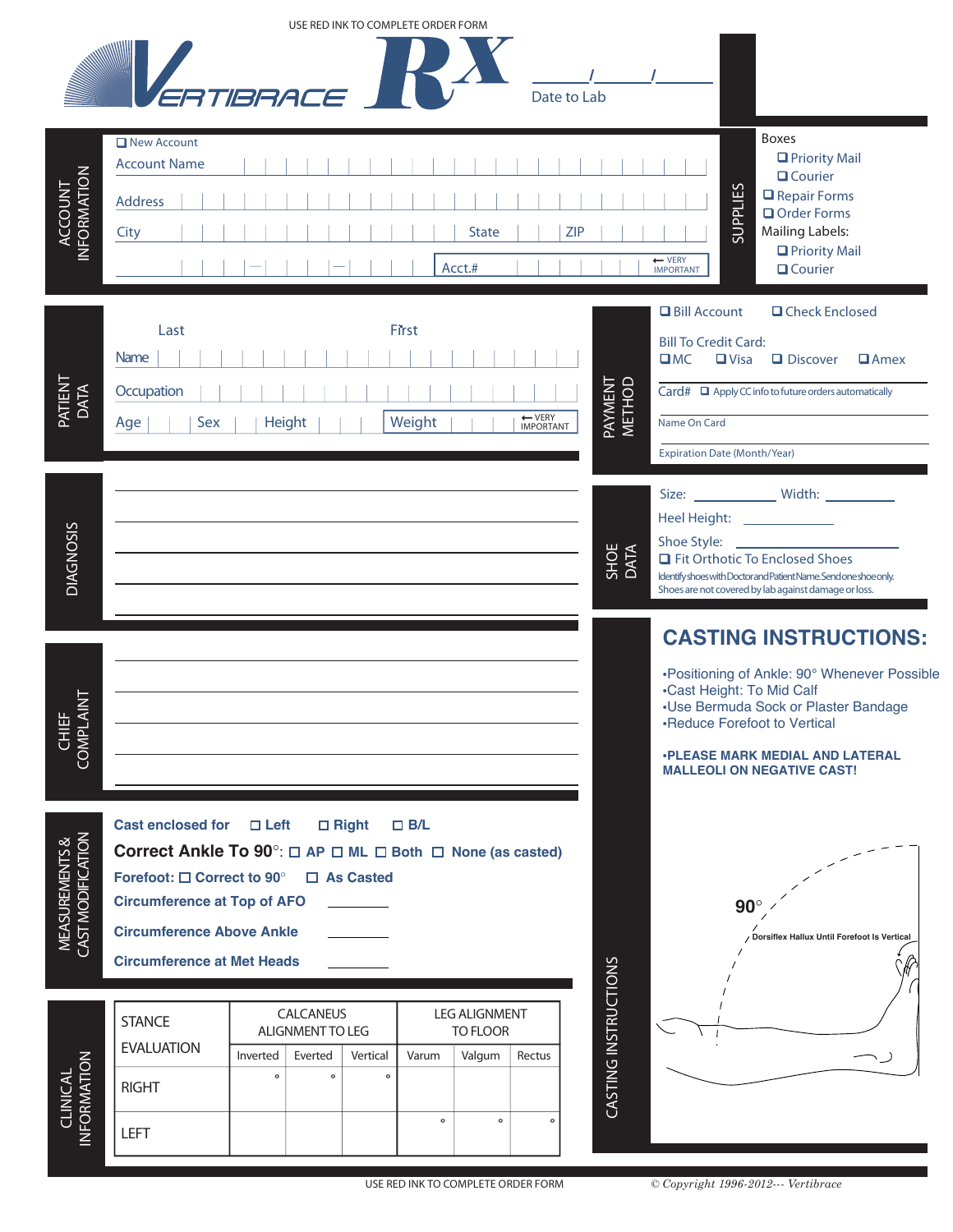|                                                     | Height:                                                                                                                                                                                                                                                                                                                                                                                                                                                                                                                                                                                        | $\Box$ 5" $\Box$ 7" $\Box$ 9"                                                                                                                                                                     |                                              |                                                                                                         | Plastic Reinforcement: $\Box$ None $_{\text{omit other codes}}^{(L1904)}$ $\Box$ Flexible $\Box$ Semi-flexible $\Box$ Semi-rigid $\Box$ Rigid            |                                                                                                                                                                                                                                        |                             |                                  |                              |                             |                               |                              |
|-----------------------------------------------------|------------------------------------------------------------------------------------------------------------------------------------------------------------------------------------------------------------------------------------------------------------------------------------------------------------------------------------------------------------------------------------------------------------------------------------------------------------------------------------------------------------------------------------------------------------------------------------------------|---------------------------------------------------------------------------------------------------------------------------------------------------------------------------------------------------|----------------------------------------------|---------------------------------------------------------------------------------------------------------|----------------------------------------------------------------------------------------------------------------------------------------------------------|----------------------------------------------------------------------------------------------------------------------------------------------------------------------------------------------------------------------------------------|-----------------------------|----------------------------------|------------------------------|-----------------------------|-------------------------------|------------------------------|
|                                                     | Heel:                                                                                                                                                                                                                                                                                                                                                                                                                                                                                                                                                                                          | Reinforced (Solid Plastic Shell)<br>□ Not Reinforced (Leather Covered Heel / No Plastic) □ Open                                                                                                   |                                              |                                                                                                         |                                                                                                                                                          |                                                                                                                                                                                                                                        |                             |                                  |                              |                             |                               |                              |
| <b>VERTIBRACE GAUNTLET</b><br><b>SPECIFICATIONS</b> | Closure: <b>ILaces</b>                                                                                                                                                                                                                                                                                                                                                                                                                                                                                                                                                                         | $\Box$ Velcro<br>Combination Top Velcro Bottom Laces<br>$\Box$ Other                                                                                                                              |                                              |                                                                                                         |                                                                                                                                                          |                                                                                                                                                                                                                                        |                             |                                  |                              |                             |                               |                              |
|                                                     | Lining:                                                                                                                                                                                                                                                                                                                                                                                                                                                                                                                                                                                        | $\Box$ Leather                                                                                                                                                                                    |                                              | $\Box$ Plastazote                                                                                       | Collar:                                                                                                                                                  |                                                                                                                                                                                                                                        | □ Custom Padded Collar      |                                  | $\Box$ Leather Collar        |                             |                               |                              |
|                                                     | <b>Colors:</b>                                                                                                                                                                                                                                                                                                                                                                                                                                                                                                                                                                                 | $\Box$ Black                                                                                                                                                                                      |                                              | $\Box$ White<br>$\Box$ Brown                                                                            |                                                                                                                                                          | $\Box$ Beige                                                                                                                                                                                                                           |                             | <b>Other</b> <u>____________</u> |                              |                             |                               |                              |
|                                                     | Length:                                                                                                                                                                                                                                                                                                                                                                                                                                                                                                                                                                                        | $\Box$ Met Heads                                                                                                                                                                                  |                                              |                                                                                                         | $\Box$ Full Length<br>$\Box$ Sulcus                                                                                                                      |                                                                                                                                                                                                                                        |                             | □ As Marked On Cast              |                              |                             |                               |                              |
| STANDARD<br>FEATURES                                |                                                                                                                                                                                                                                                                                                                                                                                                                                                                                                                                                                                                | ◆ Top Cover - Implus ®<br>◆ Color - Black Swirl<br>◆ Heel Cup - 35mm                                                                                                                              |                                              |                                                                                                         | ◆ Cover Length - Mets<br>♦ Free Contralateral Foot Orthotic                                                                                              | ALL VERTIBRACE PIVOT ACTION AND AFO'S HAVE THE FOLLOWING STANDARD FEATURES:<br>◆ Limb Uprights Supports - Aligned<br>♦ Intrinsic Forefoot Orthotic Foot Plate<br><b>Perpendicular to Foot Plate</b><br>◆ Low Bulk Heel Post - Included |                             |                                  |                              |                             |                               |                              |
| <b>BRACE</b>                                        | <b>Color Options:</b><br><b>Top Cover:</b><br><b>Accommodative Padding:</b><br>Length:<br>□ Met Pad "(L3400) □ Firm □ Soft<br>$\Box$ Translucent<br>$\Box$ Implus (Standard)<br>$\Box$ to Mets (Standard)<br>$\Box$ 1/8 $\Box$ 3/16 $\Box$ 1/4<br>$\Box$ White<br>$\Box$ to Sulcus<br>$\Box$ Spenco<br>$\Box$ to Toes<br>$\square$ EVA<br>$\Box$ Morton's Extension $\Box$ Reverse $\Box$ Rigid $\Box$ Extend Distally<br>$\Box$ Beige<br>$\Box$ Black (Standard)<br>□ Add Poron Cushion<br>$\Box$ Diabetic (Plastazote/Poron) $\Box$ Sweet Spot (L3480) (Please Mark on Cast)<br>to Extension |                                                                                                                                                                                                   |                                              |                                                                                                         |                                                                                                                                                          |                                                                                                                                                                                                                                        |                             |                                  |                              |                             |                               |                              |
| <b>MODIFICATIONS ALL BRACES</b><br>CAST & ORTHOTIC  | □ Add Lateral Clip<br>$\Box$ Navicular<br>$\Box$ Styloid $5^{\text{th}}$ Met<br>$\Box$ Zotch Notch<br>(1st ray groove)                                                                                                                                                                                                                                                                                                                                                                                                                                                                         | □ Anterior Tibial Shell (L2320)<br>$\Box$ Heel Lift (inch) (L3300)<br>□ Add Medial Arch Flange<br>□ Orthotic Plate Accommodation<br>(L3840) (Please Mark on Cast)<br><b>Band</b><br>$\Box$ Other: | □ Medial Fascia                              | <b>Heel Cup Depth:</b><br><b>Medial Heel Skive:</b><br>$\Box$ 1st Met Cut Out<br>$\Box$ 1st Ray Cut Out | $\square$ mm $\square$ 10 mm $\square$ 14 mm<br>$\Box$ 18 mm $\Box$ 35 mm (Standard)<br>For severe pronation control<br>$\Box$ 2mm $\Box$ 4mm $\Box$ 6mm | <b>Note:</b> Not recommended for rearfoot as this will tilt entire brace to exact<br>degree of posting<br><b>FOREFOOT</b><br>POSTED TO<br><b>CAST</b><br><b>REARFOOT</b><br><b>FOREFOOT</b>                                            | Varus<br>$\circ$<br>$\circ$ | <b>LEFT FOOT</b><br>Vertical     | Valgus<br>$\circ$<br>$\circ$ | Varus<br>$\circ$<br>$\circ$ | <b>RIGHT FOOT</b><br>Vertical | Valgus<br>$\circ$<br>$\circ$ |
| $\boldsymbol{\omega}$                               |                                                                                                                                                                                                                                                                                                                                                                                                                                                                                                                                                                                                | <b>SPECIAL INSTRUCTIONS:</b>                                                                                                                                                                      | $\Box$ Mark negative cast and diagram below: |                                                                                                         |                                                                                                                                                          |                                                                                                                                                                                                                                        |                             |                                  |                              |                             |                               |                              |

**SPECIAL INSTRUCTIONS** SPECIAL INSTRUCTION



BW P B ZOTE TR WH BE BL 1/16 3/32 1/8 5/32 3/16 1/4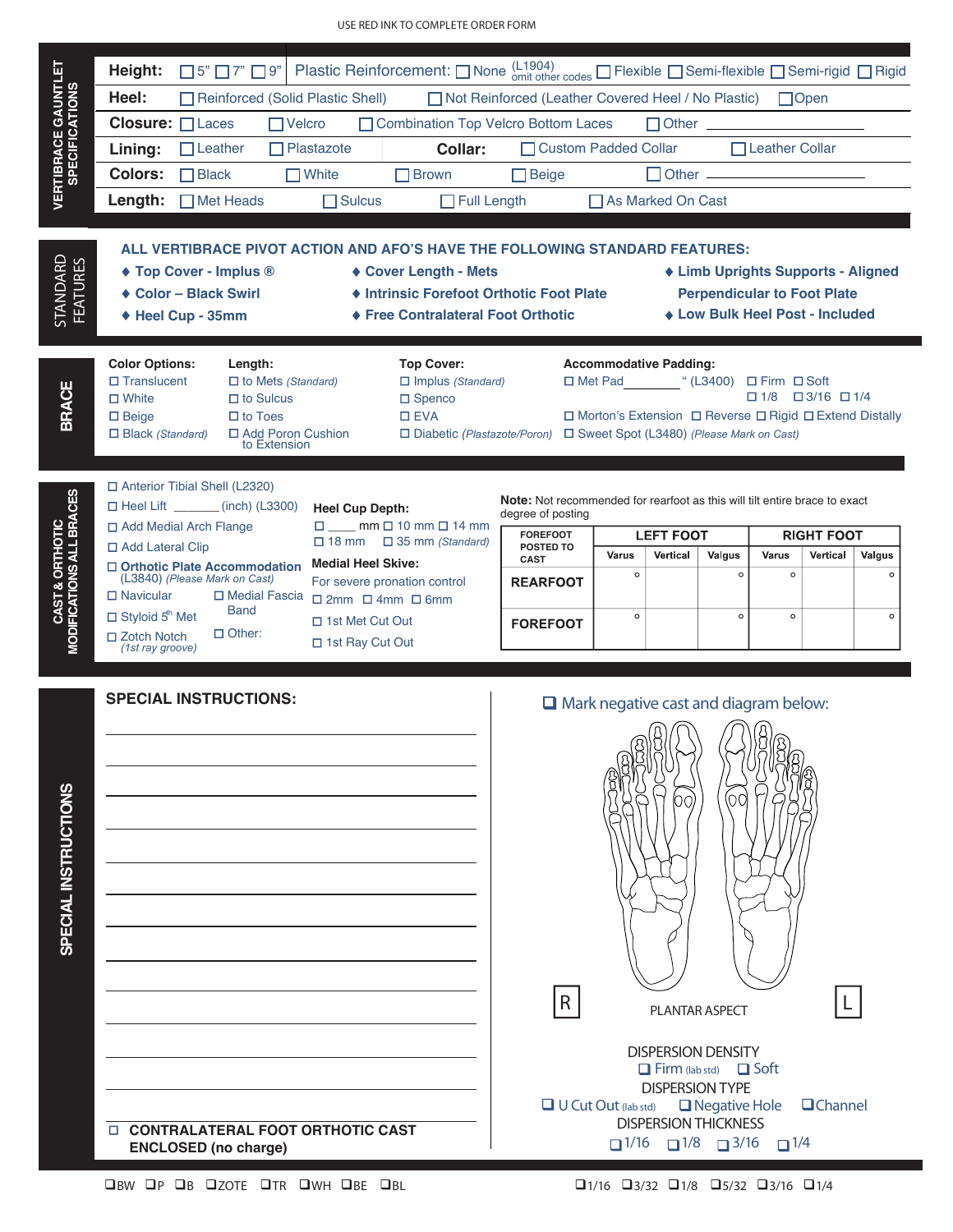# *translucent*

*translucent*

INTERFAC

*Cast must be mid-calf.* 

 $\Box$ ast must be mid-calf

Foot plate anchors forefoot for extra stability

**FPO**

ester, plastazote interface with padded tongue, increased arch support, intrinsic heel posting.

tic footplate, entire device wrapped in poly-

**(A)** Posterior Leaf Spring AFO (L1940, L2820) **(B)** Solid Ankle AFO (SAFO) (L1960, L2820)

B) Solid Ankle AFO (SAFO) (L1960, L2820)

(A) Posterior Leaf Spring AFO (L1940, L2820)

 **AFO**

**Select Trim Line:**

Select Trim Line:

Vertibrace Supra Maleolar Orthosis Vertibrace Dynamic AFO<br>place there are the place of the state of the second the second of the state of the state of the state of the<br>mild and the maximum of the state of the second inter

Medial wall Increase height: Plastic Rubber Rearfoot post: In Plastic In Rubber AFO design: In Trimmed posterior to malleolli

Lateral **DB/L** Medial Lateral wall

Free motion (L1970, L2820) Restricted motion (L1970, L2820) Dorsi assist (L1970, L2820, L2210 x 2) Tamarack variable ROM (L1970, L2820, L2210 x 2) Substitute articulating ankle joint:

Functional Data: Polypropylene shell-trimmed posterior to malleoli, balanced functional orthotic footplate, entire device wrapped in polyester, plastazote interface with padded tongue, increased arch support, intrinsic heel posting. Foot plate anchors forefoot for extra stability.

Functional Data: Polypropylene shell-trimmed posterior to malleoli, balanced functional ortho-



(inset: open heel gauntlet) **Vertibrace Gauntlet** /ertibrace Gauntlet

**FPO Fall Prevention Orthosis** Indications: Fall risk, stroke drop foot, ankle instability, diabetic-peripheral neuropathy, arthritic ankle, muscle weakness. B/L recommended. (L1940, L2820)

FPO Fall Prevention Orthosis

Indications: Fall risk, stroke drop foot, ankle

instability, diabetic-peripheral neuropathy,

arthritic ankle, muscle weakness. B/L recommended. (L1940, L2820)

**Vertibrace AFO** *(Posterior leaf spring pictured)* Indications: Mild to severe dropfoot with stable knee,

Vertibrace AFO (Posterior leaf spring pictured)

Indications: Mild to severe dropfoot with stable knee,

**B**

*translucent*

**Trim Line Options**

ankle stability, charcot arthropathy.

ankle stability, charcot arthropathy.

Functional Data: Traditional above-calf posterior leaf spring, polypropylene shell-trimmed posterior to malleoli, (see A diagram) balanced functional orthotic footplate. *Cast must be mid-calf.*

leaf spring, polypropylene shell-trimmed posterior Functional Data: Traditional above-calf posterior

to malleoli, (see A diagram) balanced functional

orthotic footplate. Cast must be mid-calf

Indications: Mild to severe drop foot with arthropathy. (L1960, L2320, L2820, L2275) arthropathy. (L1960, L2320, L2820, L2275) Indications: Mild to severe drop foot with stable knee and ankle stability, charcot stable knee and ankle stability, charcot *(inset: open heel gauntlet)*

orthotic footplate wrapped in top-hide glove Functional Data: Polypropylene shell-trimmed orthotic footplate wrapped in top-hide glove Functional Data: Polypropylene shell-trimmed leather, soft padded interface. (*cast can be*  posterior to malleoli, balanced functional leather, soft padded interface. (cast can be *ankle-high*) Vertibrace gauntlet specifications posterior to malleoli, balanced functional ankle-high) Vertibrace gauntlet specifications must be filled out on last page. must be filled out on last page.



Interface: **O** Plastazote **O** Aliplast Plastazote Aliplast **D** Perforated airation holes Perforated airation holes **Open toe D** Closed toe Open toe Closed toe Interface:

## **GROW WALKER THE READ READ READ FOR SAMPLIFET**





Trimmed to mid-malleolli

*EVA INTERFACE EVA INTERFACE*

AFO design: